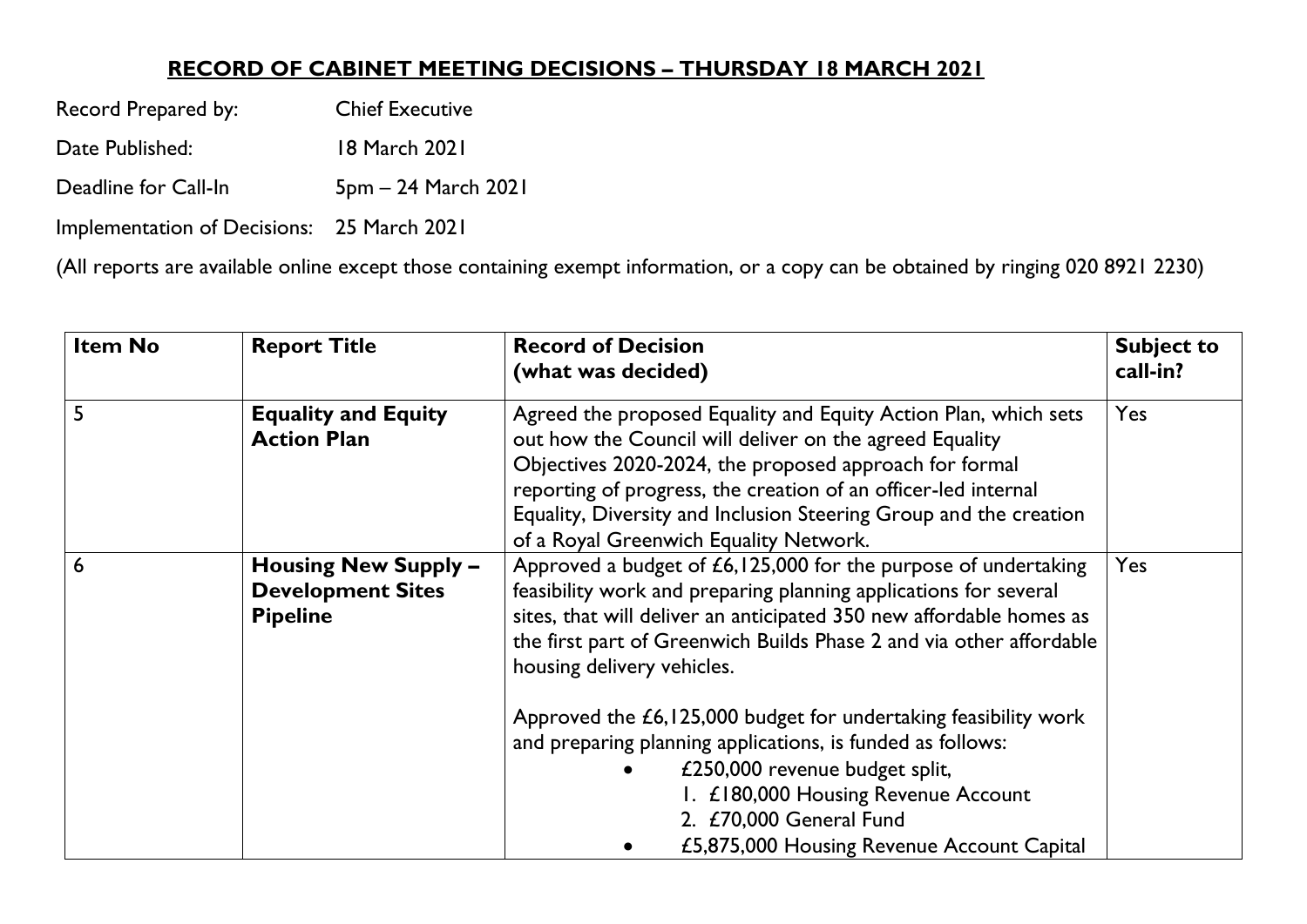|   |                                                                                                                         | Agreed to the criteria set out in paragraph 4.12 that will be used<br>to assess which sites can be allocated and offered to which<br>'delivery vehicles' to deliver new affordable homes, alongside<br><b>Greenwich Builds.</b><br>Agreed to delegate authority to the Director of Regeneration,<br>Enterprise and Skills in consultation with the Cabinet Member for<br>Housing using the criteria set out in paragraph 4.12 and referred<br>to in the recommendation at 1.3 to agree the terms for the<br>disposal of particular sites to other 'delivery vehicles<br>Agreed to delegate authority to the Director of Regeneration,<br>Enterprise and Skills the submission of a bid for funding from the<br>Greater London Authority (GLA) Affordable Homes Programme<br>$2021 - 2026$ . |            |
|---|-------------------------------------------------------------------------------------------------------------------------|---------------------------------------------------------------------------------------------------------------------------------------------------------------------------------------------------------------------------------------------------------------------------------------------------------------------------------------------------------------------------------------------------------------------------------------------------------------------------------------------------------------------------------------------------------------------------------------------------------------------------------------------------------------------------------------------------------------------------------------------------------------------------------------------|------------|
| 7 | <b>Review of Sheltered</b><br><b>Housing Service</b><br><b>Consultation and</b><br><b>Sheltered Housing</b><br>Charging | Noted the contents of the results of the Sheltered Housing<br>Consultation.<br>Agreed to implement a Housing Charge of £17.00 per week for<br>Sheltered Housing Tenancies to cover the cost of the Scheme<br>Manager Service.                                                                                                                                                                                                                                                                                                                                                                                                                                                                                                                                                               | Yes        |
| 8 | <b>Process to administer</b><br>the second sale of<br><b>Discount Market Sale</b><br>properties                         | Agreed in principle to the disposal of the Council's equity in<br>Discount Market Sale (DMS) properties at Kidbrooke and Royal<br>Arsenal Riverside at the point of second sale, based on the<br>strategic financial assessment at Appendix 1.                                                                                                                                                                                                                                                                                                                                                                                                                                                                                                                                              | <b>Yes</b> |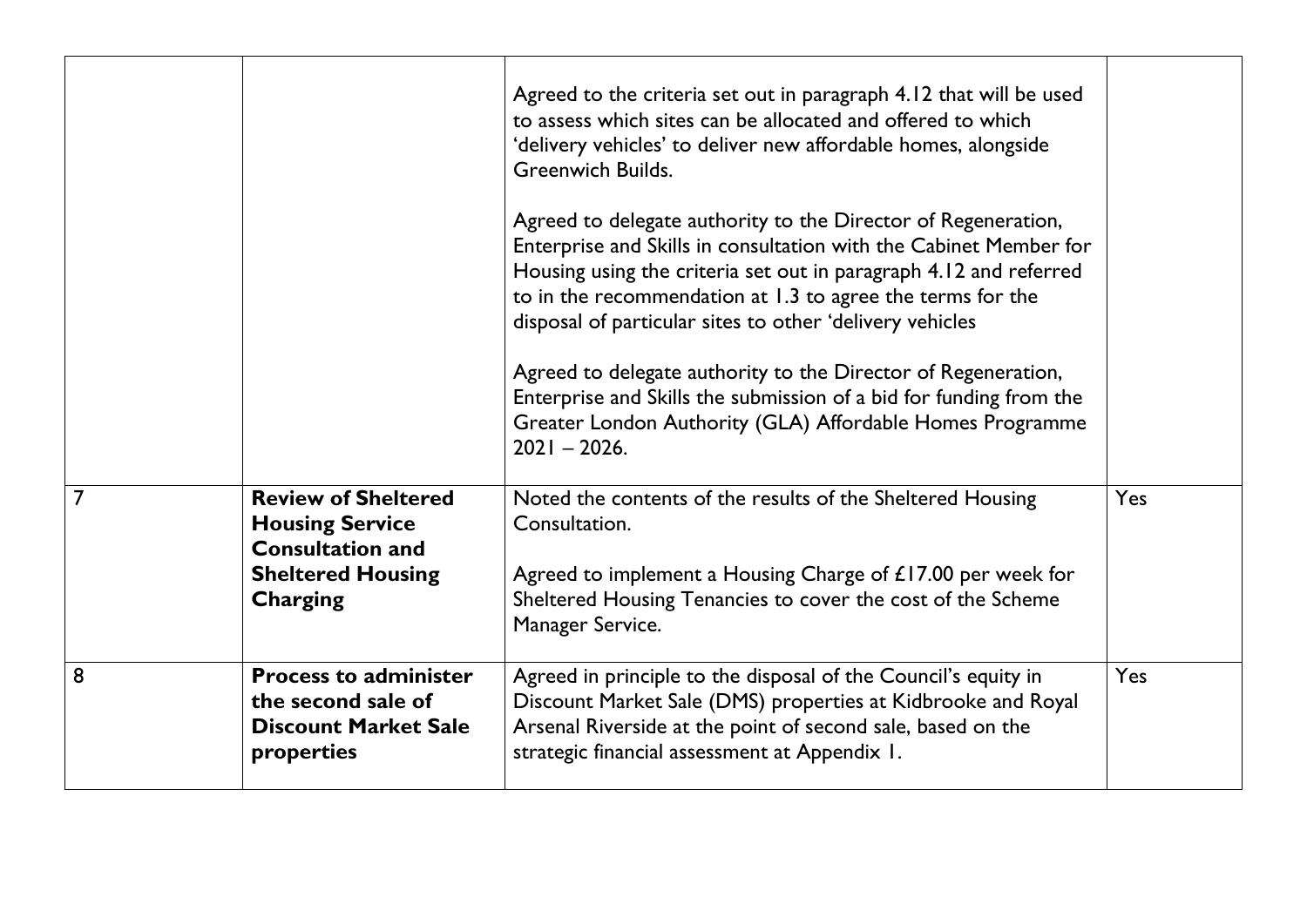|   |                                                                                                                                                                                                                                                                               | Agreed to delegate to the Director of Regeneration Enterprise<br>and Skills authority to agree individual terms of second sales of all<br>discounted market sale properties within those developments.<br>Approved the process to administer the second sale of<br>discounted market sale properties at the Berkeley Homes<br>developments at Kidbrooke and Royal Arsenal Riverside, as set<br>out in Appendix 2.                                                                                                                                                                                                                                                                                                                                                                                                                                                                                                                                                                                                                                                            |     |
|---|-------------------------------------------------------------------------------------------------------------------------------------------------------------------------------------------------------------------------------------------------------------------------------|------------------------------------------------------------------------------------------------------------------------------------------------------------------------------------------------------------------------------------------------------------------------------------------------------------------------------------------------------------------------------------------------------------------------------------------------------------------------------------------------------------------------------------------------------------------------------------------------------------------------------------------------------------------------------------------------------------------------------------------------------------------------------------------------------------------------------------------------------------------------------------------------------------------------------------------------------------------------------------------------------------------------------------------------------------------------------|-----|
| 9 | <b>Adoption of Character</b><br><b>Appraisals &amp;</b><br><b>Management Guidance</b><br>(Supplementary<br><b>Planning Documents)</b><br>for.<br><b>Charlton Riverside</b><br><b>Conservation Area</b><br>Thames Barrier &<br><b>Bowater Road</b><br><b>Conservation Area</b> | Noted the comments received in response to the public<br>consultation on the draft Character Appraisals & Management<br>Guidance (Supplementary Planning Documents) for Charlton<br>Riverside Conservation Area and the Thames Barrier & Bowater<br>Road Conservation Area and the Royal Borough's Statement of<br>Consultation in response to these representations, as set out in<br>Appendix I.<br>Noted the comments of Members of the Greenwich and<br>Woolwich and Thamesmead Area Planning Committees made at a<br>joint meeting held on 10 December 2020 (minuted in Appendix<br>2).<br>Adopted the revised Charlton Riverside Conservation Area Character<br>Appraisal SPD and the Thames Barrier & Bowater Road Conservation<br>Area Character Appraisal SPD, subject to any minor editorial<br>amendments and formatting. The documents are set out in<br>Appendices 3 and 4.<br>Agreed to the revised conservation area boundary for the<br>Charlton Riverside Conservation Area, as set out in Appendix 5,<br>which has been extended to include the foreshore. | Yes |